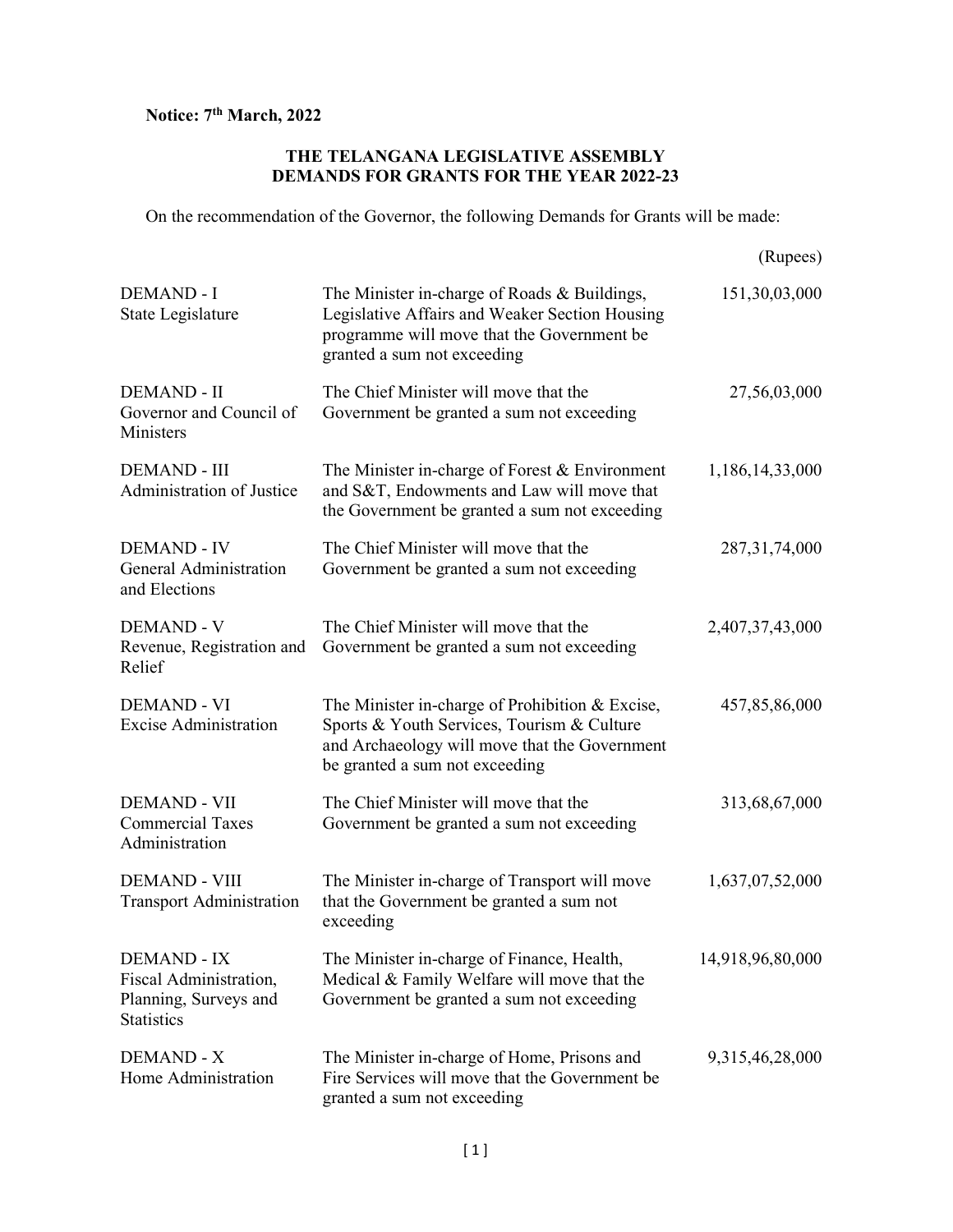|                                                                           |                                                                                                                                                                                                                     | (Rupees)         |
|---------------------------------------------------------------------------|---------------------------------------------------------------------------------------------------------------------------------------------------------------------------------------------------------------------|------------------|
| <b>DEMAND - XI</b><br>Roads and Buildings                                 | The Minister in-charge of Roads & Buildings,<br>Legislative Affairs and Weaker Section Housing<br>programme will move that the Government be<br>granted a sum not exceeding                                         | 17,599,11,05,000 |
| <b>DEMAND - XII</b><br><b>School Education</b>                            | The Minister in-charge of Education will move<br>that the Government be granted a sum not<br>exceeding                                                                                                              | 13,686,26,02,000 |
| <b>DEMAND - XIII</b><br><b>Higher Education</b>                           | The Minister in-charge of Education will move<br>that the Government be granted a sum not<br>exceeding                                                                                                              | 1,962,78,59,000  |
| <b>DEMAND - XIV</b><br><b>Technical Education</b>                         | The Minister in-charge of Education will move<br>that the Government be granted a sum not<br>exceeding                                                                                                              | 394,93,38,000    |
| <b>DEMAND - XV</b><br>Sports and Youth<br>Services                        | The Minister in-charge of Prohibition & Excise,<br>Sports & Youth Services, Tourism & Culture<br>and Archaeology will move that the Government<br>be granted a sum not exceeding                                    | 176,64,57,000    |
| <b>DEMAND - XVI</b><br>Medical and Health                                 | The Minister in-charge of Finance, Medical,<br>Health & Family Welfare will move that the<br>Government be granted a sum not exceeding                                                                              | 10,711,03,29,000 |
| <b>DEMAND - XVII</b><br>Municipal Administration<br>and Urban Development | The Minister in-charge of Municipal<br>Administration & Urban Development,<br>Industries and Information Technology,<br>Electronics & Communication will move that the<br>Government be granted a sum not exceeding | 10,590,91,81,000 |
| <b>DEMAND - XIX</b><br>Information and Public<br>Relations                | The Chief Minister will move that the<br>Government be granted a sum not exceeding                                                                                                                                  | 231,46,71,000    |
| <b>DEMAND - XX</b><br>Labour and Employment                               | The Minister in-charge of Labour &<br>Employment, Factories and Skill Development<br>will move that the Government be granted a sum<br>not exceeding                                                                | 511,37,62,000    |
| <b>DEMAND - XXI</b><br>Social Welfare                                     | The Minister in-charge of Scheduled Castes<br>Development, Minority Welfare, Disabled<br>Welfare and Senior Citizens Welfare will move<br>that the Government be granted a sum not<br>exceeding                     | 31,770,40,52,000 |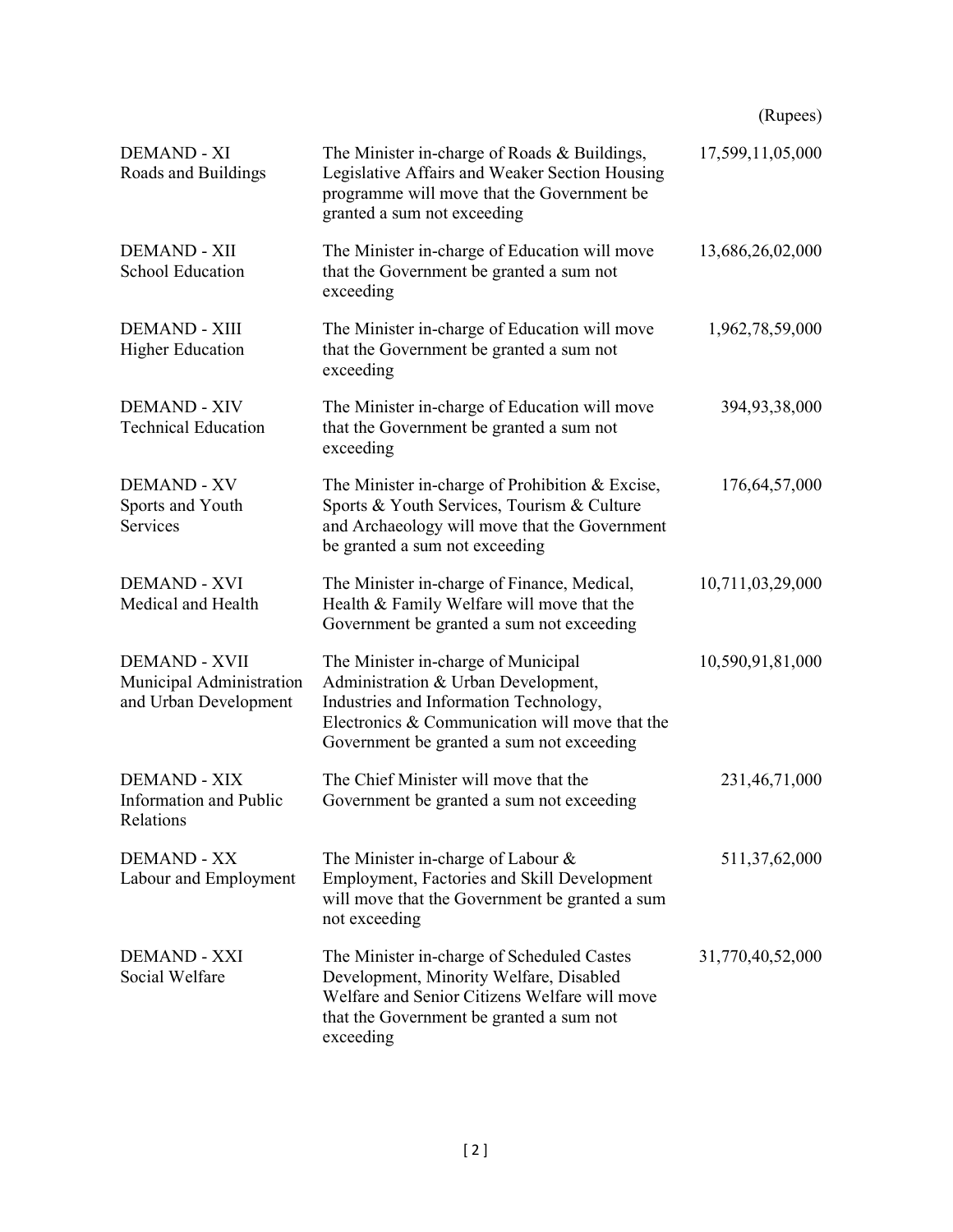|                                                                           |                                                                                                                                                                                                 | (Rupees)         |
|---------------------------------------------------------------------------|-------------------------------------------------------------------------------------------------------------------------------------------------------------------------------------------------|------------------|
| <b>DEMAND - XXII</b><br>Tribal Welfare                                    | The Minister in-charge of Tribal Welfare and<br>Women and Child Welfare will move that the<br>Government be granted a sum not exceeding                                                         | 12,564,79,65,000 |
| <b>DEMAND - XXIII</b><br><b>Backward Classes</b><br>Welfare               | The Minister in-charge of BC Welfare, Food,<br>Civil Supplies and Consumer Affairs will move<br>that the Government be granted a sum not<br>exceeding                                           | 5,697,55,13,000  |
| <b>DEMAND - XXIV</b><br>Minority Welfare                                  | The Minister in-charge of Scheduled Castes<br>Development, Minority Welfare, Disabled<br>Welfare and Senior Citizens Welfare will move<br>that the Government be granted a sum not<br>exceeding | 1,728,71,12,000  |
| <b>DEMAND - XXV</b><br>Women, Child and<br>Disabled Welfare               | The Minister in-charge of Tribal Welfare and<br>Women & Child Welfare will move that the<br>Government be granted a sum not exceeding                                                           | 1,907,29,06,000  |
| <b>DEMAND - XXVI</b><br>Administration of<br>Religious Endowments         | The Minister in-charge of Forest $& Environment$<br>and S&T, Endowments and Law will move that<br>the Government be granted a sum not exceeding                                                 | 411,04,71,000    |
| <b>DEMAND - XXVII</b><br>Agriculture                                      | The Minister in-charge of Agriculture, Co-<br>operation and Marketing will move that the<br>Government be granted a sum not exceeding                                                           | 18,941,70,91,000 |
| <b>DEMAND - XXVIII</b><br>Animal Husbandry and<br>Fisheries               | The Minister in-charge of Animal Husbandry,<br>Fisheries, Diary Development and<br>Cinematography will move that the Government<br>be granted a sum not exceeding                               | 2,733,65,04,000  |
| <b>DEMAND - XXIX</b><br>Forest, Science,<br>Technology and<br>Environment | The Minister in-charge of Forest & Environment<br>and S&T, Endowments and Law will move that<br>the Government be granted a sum not exceeding                                                   | 1,419,35,43,000  |
| <b>DEMAND - XXX</b><br>Co-operation                                       | The Minister in-charge of Agriculture, Co-<br>operation and Marketing will move that the<br>Government be granted a sum not exceeding                                                           | 129,56,56,000    |
| <b>DEMAND - XXXI</b><br>Panchayat Raj                                     | The Minister in-charge of Panchayat Raj &<br>Rural Development and RWS will move that the<br>Government be granted a sum not exceeding                                                          | 12,811,92,11,000 |
| <b>DEMAND - XXXII</b><br>Rural Development                                | The Minister in-charge of Panchayat Raj &<br>Rural Development and RWS will move that the<br>Government be granted a sum not exceeding                                                          | 12,286,63,44,000 |